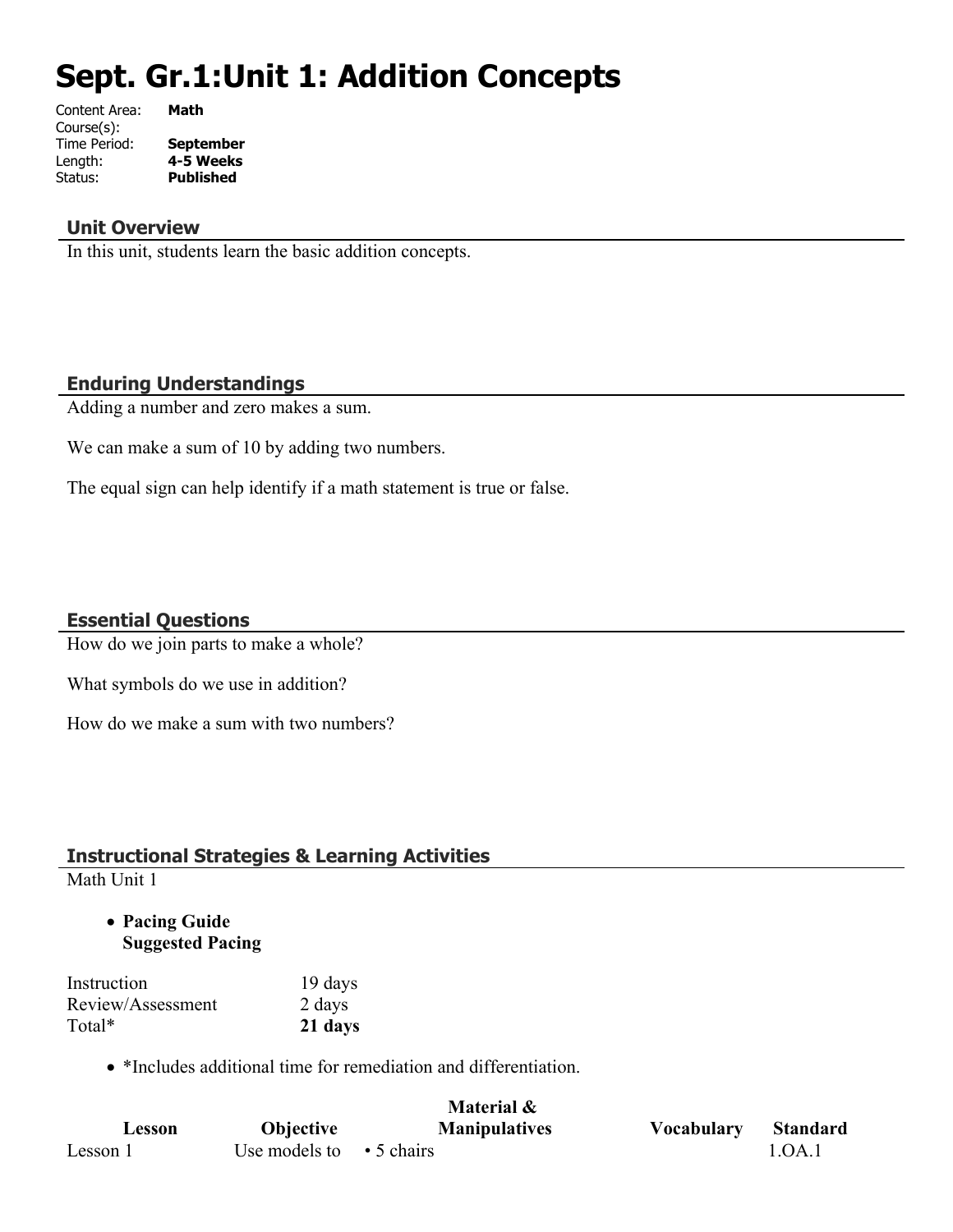| pp. 109-114<br>Subtraction Stories solve subtraction • two-color counters | represent and<br>situations.                | • musical recording                                               |                                | <b>Major</b><br><b>Cluster</b>                 |
|---------------------------------------------------------------------------|---------------------------------------------|-------------------------------------------------------------------|--------------------------------|------------------------------------------------|
| Lesson 2<br>pp. 115-120                                                   | Subtract parts<br>from a whole.             | • dominoes<br>• cubes                                             | subtract                       | <b>MP</b><br>1, 2, 3, 4, 5<br>1.0A.1<br>1.0A.4 |
| <b>Model Subtraction</b>                                                  |                                             | • rulers<br>• pencils<br>• staplers                               |                                | <b>Major</b><br><b>Cluster</b>                 |
|                                                                           |                                             | • books<br>• sticky notes<br>• two-color counters<br>• Work Mat 3 |                                | <b>MP</b><br>1, 2, 3, 4, 8                     |
| Lesson 3<br>pp. 121-126                                                   | number                                      | Write subtraction• number cubes (red 0-5, blue 6-<br>10)          | difference<br>minus sign $(-)$ | 1.0A.1                                         |
| <b>Subtraction Number sentences.</b><br><b>Sentences</b>                  |                                             | · number/symbol cards<br>• two-color counters                     | subtraction<br>number          | <b>Major</b><br><b>Cluster</b>                 |
| Lesson 4                                                                  | Subtract 0 or                               | • two-color counters                                              | sentence                       | <b>MP</b><br>1, 2, 4, 6<br>1.0A.3              |
| pp. 127-132<br><b>Subtract 0 and All</b>                                  | find a<br>difference of 0.                  | • timer                                                           |                                | <b>Major</b><br><b>Cluster</b>                 |
|                                                                           |                                             |                                                                   |                                | <b>MP</b><br>1, 2, 4, 5,<br>6, 7               |
| Lesson 5<br>pp. 133-138                                                   | Subtract across • cubes<br>and down.        | · dominoes                                                        |                                | 1.0A.6                                         |
| <b>Vertical Subtraction</b>                                               |                                             | • two-color counters                                              |                                | <b>Major</b><br><b>Cluster</b>                 |
|                                                                           |                                             |                                                                   |                                | <b>MP</b><br>1, 3, 6, 7                        |
| <b>Check My Progress</b><br>Lesson 6                                      | to solve                                    | Draw a diagram • write-on/wipe-off boards                         |                                | 1.0A.1                                         |
| pp. 141-146<br><b>Problem Solving</b><br><b>Strategy: Draw a</b>          | problems.                                   |                                                                   |                                | <b>Major</b><br><b>Cluster</b>                 |
| <b>Diagram</b><br>Lesson 7                                                |                                             |                                                                   |                                | <b>MP</b><br>1, 2, 3, 5,<br>6, 7, 8<br>1.0A.1  |
| pp. 147-152                                                               | Compare groups • paper bag<br>of up to nine | • cubes                                                           | compare                        |                                                |
| <b>Compare Groups</b>                                                     | objects.                                    | • two-color counters<br>• Work Mat 1<br>• craft sticks            |                                | <b>Major</b><br><b>Cluster</b>                 |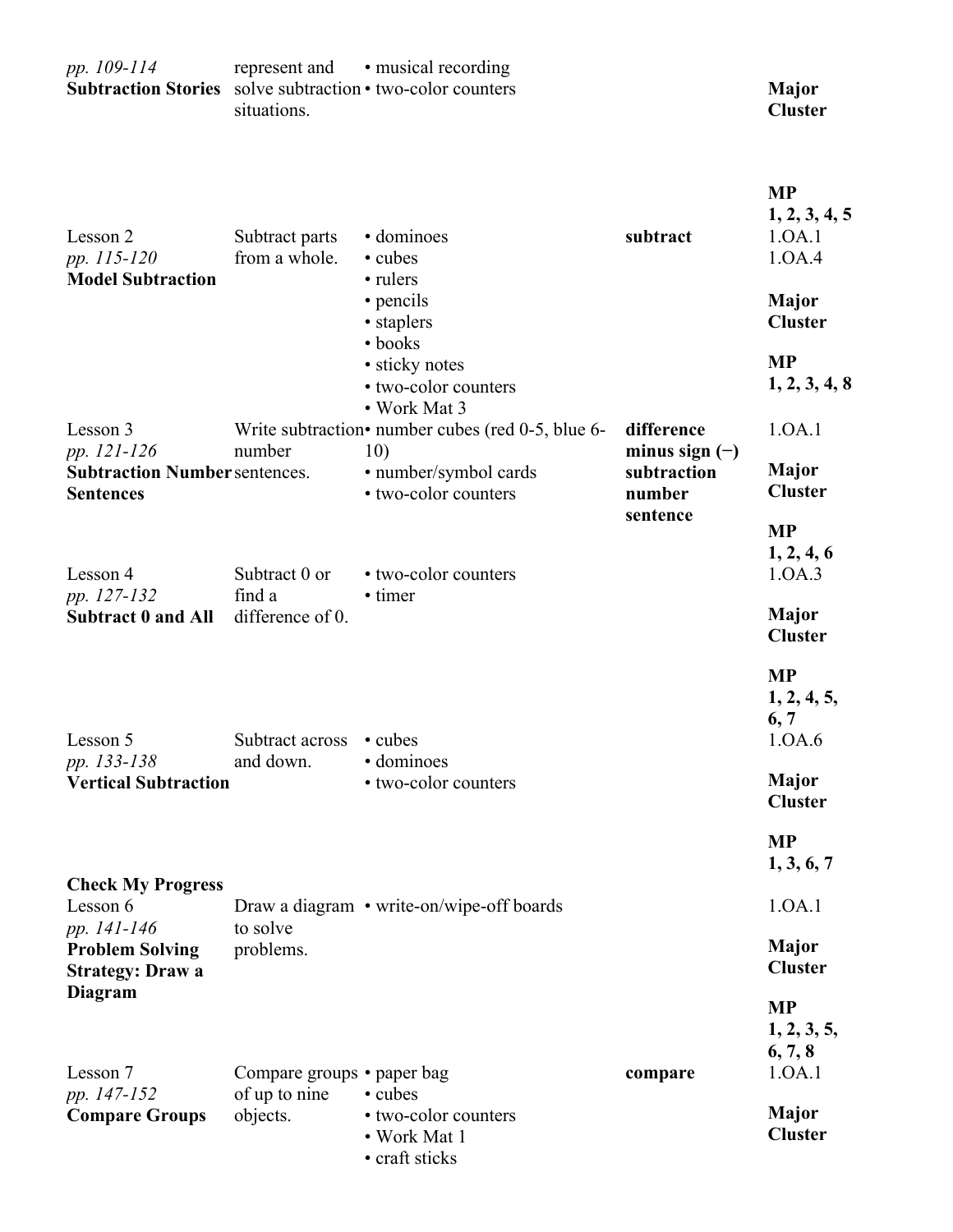| Lesson 8<br>pp. 153-158                                                                  | Subtract<br>numbers from                         | • connecting cubes                                      |               | <b>MP</b><br>1, 2, 3, 4, 5<br>1.0A.6       |
|------------------------------------------------------------------------------------------|--------------------------------------------------|---------------------------------------------------------|---------------|--------------------------------------------|
| <b>Subtract from 4 and four and five.</b><br>5                                           |                                                  |                                                         |               | <b>Major</b><br><b>Cluster</b>             |
| Lesson 9                                                                                 | Subtract                                         | • number/symbol cards                                   |               | <b>MP</b><br>1, 2, 4, 5, 6<br>1.0A.6       |
| pp. 159-164<br><b>Subtract from 6 and six and seven.</b><br>7                            | numbers from                                     | • connecting cubes<br>• computer games<br>• board games |               | <b>Major</b><br><b>Cluster</b>             |
|                                                                                          |                                                  | • flash cards                                           |               | <b>MP</b><br>2, 3, 4, 5,<br>6, 8           |
| <b>Check My Progress</b><br>Lesson 10                                                    | Subtract                                         | • index cards                                           |               | 1.0A.6                                     |
| pp. 167-172<br><b>Subtract from 8</b>                                                    | numbers from<br>eight.                           | • stickers<br>• connecting cubes                        |               | <b>Major</b><br><b>Cluster</b>             |
| Lesson 11                                                                                | Subtract                                         | • connecting cubes                                      |               | <b>MP</b><br>1, 2, 3, 6<br>1.0A.6          |
| pp. 173-178<br><b>Subtract from 9</b>                                                    | numbers from<br>nine.                            | • flash cards<br>· number/symbol cards                  |               | <b>Major</b><br><b>Cluster</b>             |
| Lesson 12<br>pp. 179-184                                                                 | Subtract<br>numbers from                         | • ten-frame<br>• cubes                                  |               | <b>MP</b><br>1, 2, 3, 4, 6<br>1.0A.6       |
| <b>Subtract from 10</b>                                                                  | 10.                                              | • Work Mat 3                                            |               | <b>Major</b><br><b>Cluster</b>             |
| Lesson 13                                                                                | Find related                                     | • connecting cubes                                      | related facts | <b>MP</b><br>1, 2, 3, 5,<br>6, 8<br>1.0A.6 |
| pp. 185-190<br>Relate Addition and subtraction facts. • Work Mat 3<br><b>Subtraction</b> | addition and                                     | • two-color counters<br>• string                        |               | <b>Major</b><br><b>Cluster</b>             |
| Lesson 14                                                                                | Determine                                        | • index cards                                           |               | <b>MP</b><br>2, 3, 4, 6,<br>7, 8<br>1.0A.7 |
| pp. 191-196<br><b>True and False</b><br><b>Statements</b>                                | whether math<br>statements are<br>true or false. | • cubes                                                 |               | <b>Major</b><br><b>Cluster</b>             |
|                                                                                          |                                                  |                                                         |               | <b>MP</b>                                  |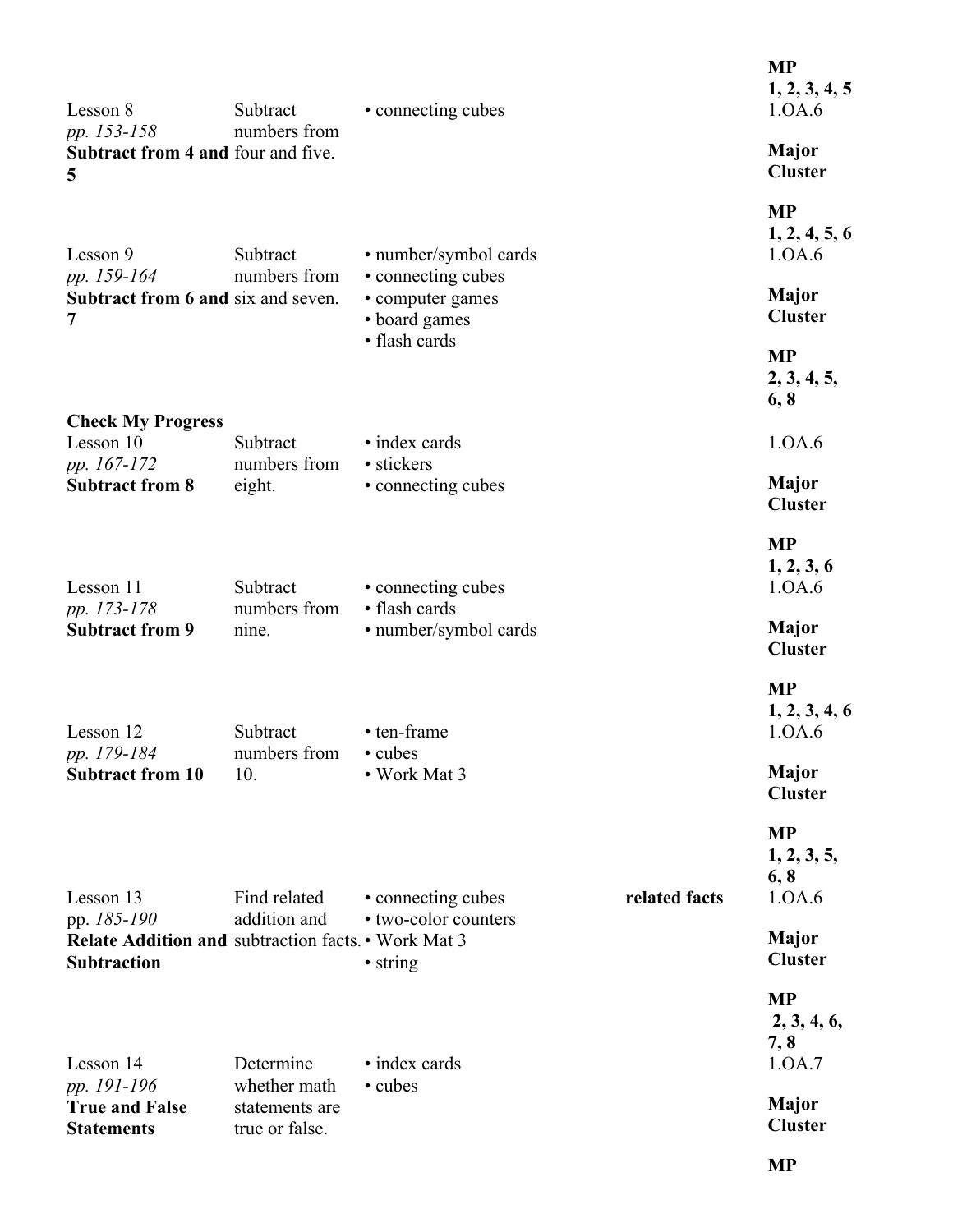$\overline{\phantom{0}}$ 

## **Integration of Career Readiness, Life Literacies and Key Skills**

Students will establish and follow rules, routines, and responsibilities throughout the year.

|                 | Critical thinkers must first identify a problem then develop a plan to address it to<br>effectively solve the problem. |
|-----------------|------------------------------------------------------------------------------------------------------------------------|
| TECH.9.4.2.CI.1 | Demonstrate openness to new ideas and perspectives (e.g., 1.1.2.CR1a, 2.1.2.EH.1,<br>6.1.2. Civics CM. 2).             |
|                 | Brainstorming can create new, innovative ideas.                                                                        |
| TECH.9.4.2.CT.2 | Identify possible approaches and resources to execute a plan (e.g., 1.2.2.CR1b, 8.2.2.ED.3).                           |
| TECH.9.4.2.CI.2 | Demonstrate originality and inventiveness in work (e.g., 1.3A.2CR1a).                                                  |
| TECH.9.4.2.CT.3 | Use a variety of types of thinking to solve problems (e.g., inductive, deductive).                                     |
|                 | Different types of jobs require different knowledge and skills.                                                        |
| WRK.9.2.2.CAP.1 | Make a list of different types of jobs and describe the skills associated with each job.                               |
|                 |                                                                                                                        |

## **Technology Integration**

Students will engage in the lesson through the Interactive Smartboard. Studetns engage in math activities such as Dreambox on the Ipad in math centers.

| TECH.8.1.2     | Educational Technology: All students will use digital tools to access, manage, evaluate, and<br>synthesize information in order to solve problems individually and collaborate and to<br>create and communicate knowledge. |
|----------------|----------------------------------------------------------------------------------------------------------------------------------------------------------------------------------------------------------------------------|
| TECH.8.1.2.A.4 | Demonstrate developmentally appropriate navigation skills in virtual environments (i.e.,<br>games, museums).                                                                                                               |

## **Interdisciplinary Connections**

Students will use leveled books to reinforce and extend problem-solving skills and strategies.

| LA.RI.1.1 | Ask and answer questions about key details in a text.                                                                                                |
|-----------|------------------------------------------------------------------------------------------------------------------------------------------------------|
| LA.SL.1.2 | Ask and answer questions about key details in a text read aloud or information presented<br>orally or through other media.                           |
| LA.SL.1.1 | Participate in collaborative conversations with diverse partners about grade 1 topics and<br>texts with peers and adults in small and larger groups. |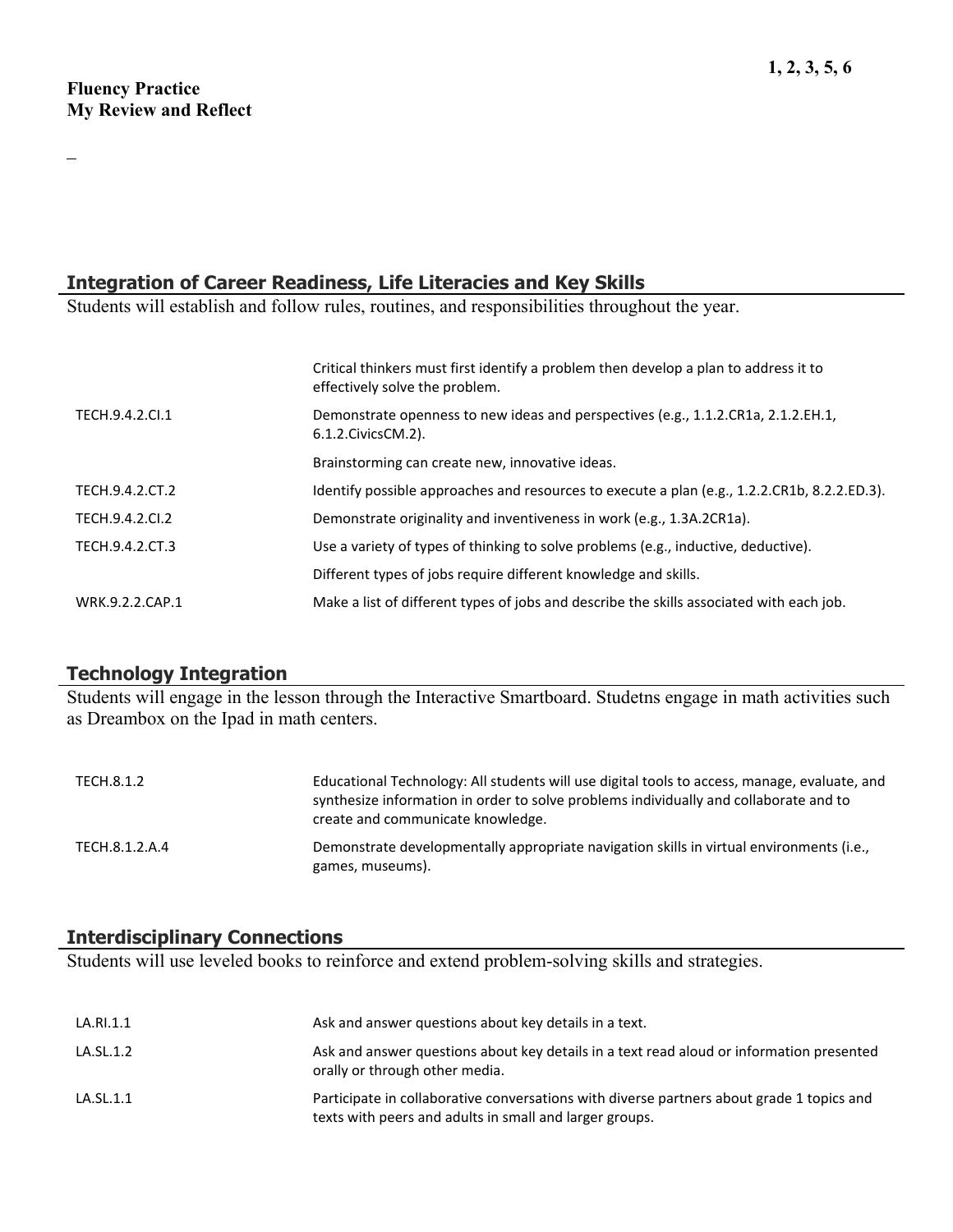## **Differentiation**

Each My Math unit throughout the series offers "approaching level", "on level" and "Beyond level" differentiated instructional hands-on choices, as well as ELL differentiated support. Please refer to the teacher edition for the activities.

## **Modifications & Accommodations**

IEP and 504 accommodations will be followed.

#### **Formative Assessments**

Teacher observation

Student conferences

Discussion

**Activities** 

games

homework

#### **Benchmark Assessments**

Aimsweb Benchmark testing three times a year.

## **Summative Assessments**

My Math Chapter Assessments

## **Instructional Materials**

See materials listed in above lesson plans.